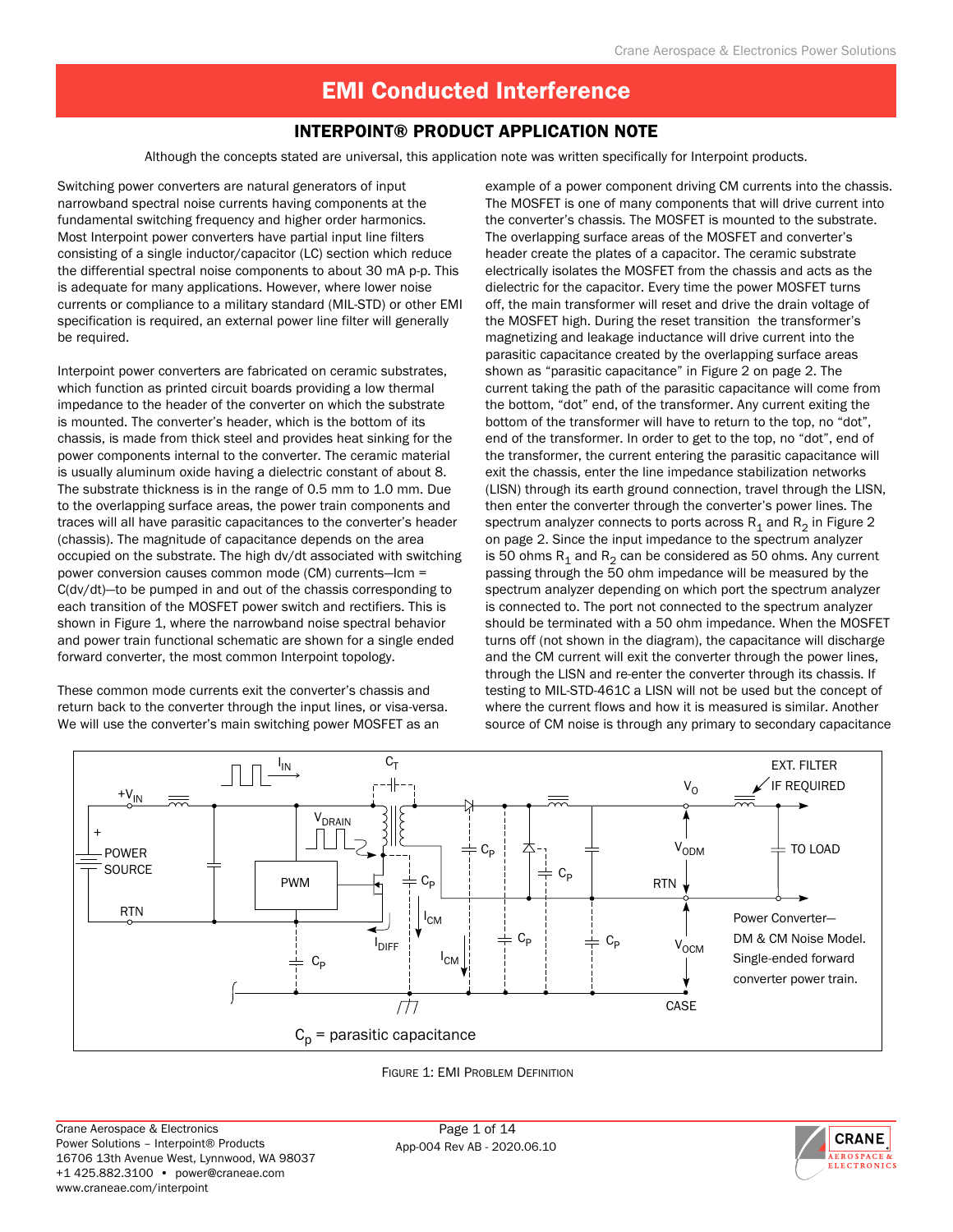### INTERPOINT® Product Application Note

in the main transformer. Any current traveling from the primary of the transformer to the secondary of the transformer will find its way back to the primary side of the converter. Having capacitors from output common to chassis and input common to chassis will help redirect this current back to the primary where it belongs. Any currents that take this path will not flow through the test equipment and will not be measured by the spectrum analyzer. These CM currents flowing through the chassis and transformer complicate and add another dimension to the problem of EMI suppression.

The previous discussion of CM currents relates to the transitions of the MOSFET. However while the MOSFET is in the on-state, the output load is seen looking into the transformer primary, which causes a rectangular pulse of current to flow in the primary. Ideally, this pulse of current should enter at the positive line and entirely return through the return line to the 28 volt source. If this occurs, the noise will be entirely differential and can be attenuated with additional LC filter sections like the partial input filter shown at the circuit input of Figure 1 on page 1. This is a differential low pass filter section which works for noise currents in one line with respect to the other.

Since there are common mode components in the chassis which belong in the power lines, we have a component of noise current which is in phase in both input lines. This requires a different type of filter, one which uses a balun and a bypass capacitor from at least the 28 volt return line to case. This is known as a common mode filter section and needs to be a part of any low noise power line filter. The balun acts as a low impedance in series with the power lines for differential mode (DM) currents due to the phasing of the balun as shown in Figure 3 on page 3. With this phasing the net ampere turns will be zero for DM currents as current going into the dot on one winding will have an equal amount of current exit the dot of the other winding. On the other hand they will be a high impedance to current in phase with both windings as current going into the dot on one winding will also have the same current entering the dot on the other winding. In this case the ampere turns will not cancel and will see the high inductance of the balun. The bypass capacitor acts as a low impedance between the return line and case, allowing CM currents to return to the converter where they belong. Any current taking this path will not flow through the test equipment and will not be measured by the spectrum analyzer.



Figure 2: Path of CM Current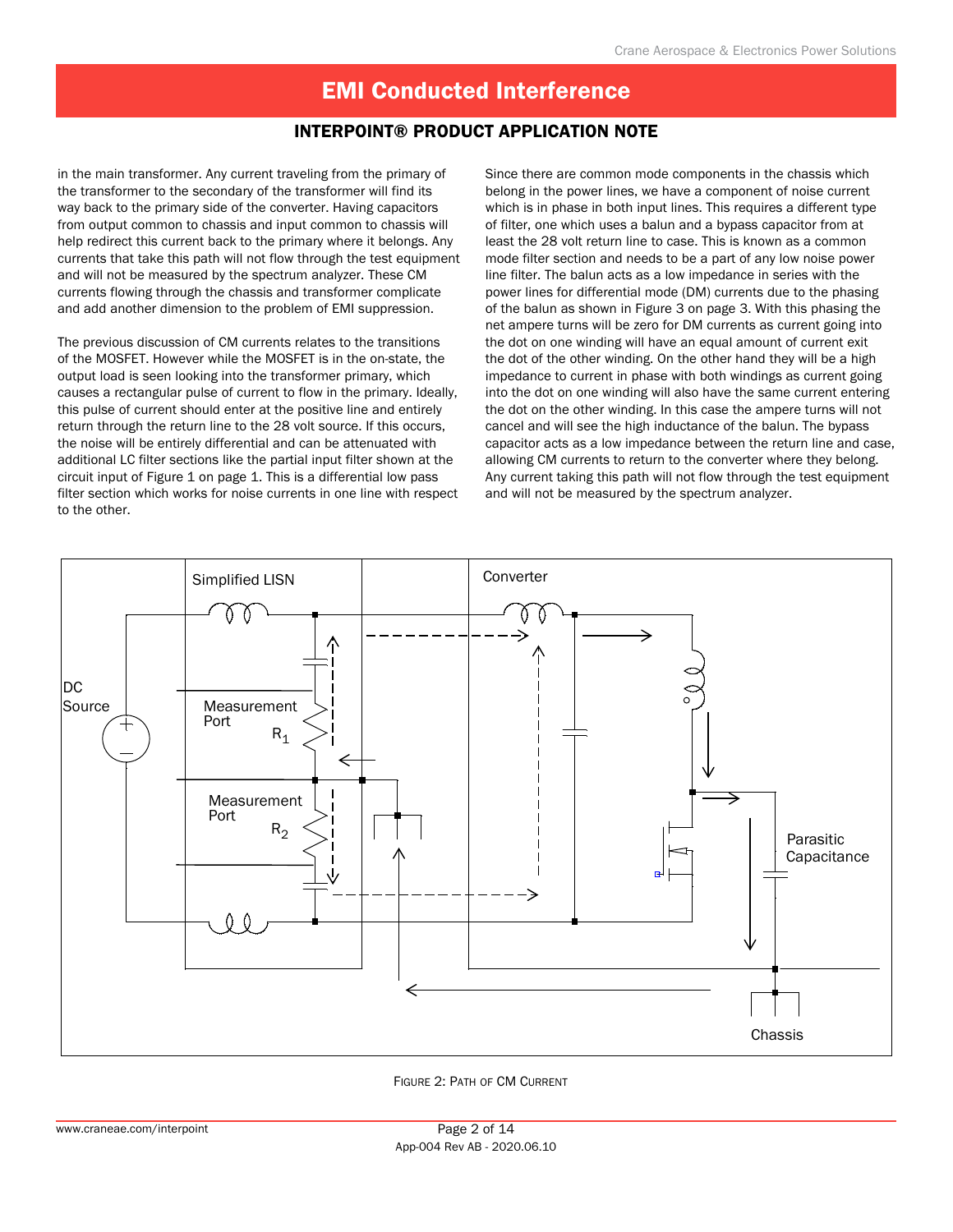#### INTERPOINT® Product Application Note

Interpoint EMI filter modules are designed to comply with the conducted interference limits of MIL-STD-461C, method CE03. Some models also comply with MIL-STD-461 D/-E/-F method CE102. These filters have topologies similar to those shown in Figure 3, and can be used with Interpoint power converters within the filter's maximum line current rating. Multiple power converters can be used with a single filter provided that the filter line current rating is not exceeded and layout constraints covered later in this note are observed. When determining maximum dc input line current, the PWM power converter's negative input impedance characteristic must be considered. For these devices,  $P_{IN} = (V_{IN})(I_{IN})$ , and  $I_{IN} = (P_{IN}) / (V_{IN})$ , when they are operated at constant load. It is important to determine the maximum dc input current at maximum load and minimum input line voltage. The input power, Pin, is equal to the output power, Pout, divided by the decimal efficiency. Once maximum input current is known, the appropriate filter can be selected from the Interpoint



FIGURE 3: POWER LINE FILTER EXAMPLES

product catalogs. In some cases an RC damping network, discussed later, may be needed across the power lines, between the converter and filter. The Applications Engineering Department [powerapps@ craneae.com] can assist in determining if a damping network is needed.

#### POTENTIAL EMI PROBLEMS AND CONFLICTS

The incrementally negative input impedance characteristic of PWM switching power converters can be a problem during testing as well as in actual system applications if care is not exercised in terminating their input. The source impedance can be considered as the impedance looking from the input power pins of the converter back to the dc source. This would include the dc source and anything between the dc source and converter. If the source impedance, which includes an external EMI filter, is greater than the power converter's negative input impedance, oscillation is

likely with malfunction and probable damage to the PWM converter. To avoid this, the source impedance must be less than that seen looking into the PWM converter at the lowest possible input voltage, and at maximum load. The converter's internal input filter should not be considered as part of the converter's input impedance. The converter's internal input filter should actually be considered as part of the source impedance.

Referring to Figure 4, the curve  $(V_{\text{IN}})(I_{\text{IN}}) = P_{\text{IN}}$ , is plotted using a value of 20 watts for Pin, and it is a hyperbola. If the derivative of  $V_{IN}$  with respect to lin is taken-the definition of input impedancethe result is negative. Assigning a value of 20 volts for  $V_{IN}$  and plotting the resultant tangent to the hyperbola is clearly a negative slope. In contrast, a straight line with a positive slope for a normal 20 ohm resistor is also shown. Referring to the hyperbola, it is easy to see that a small decrease in  $V_{IN}$  can result in the current increasing at an ever increasing rate as  $V_{IN}$  continues to decrease, eventually resulting in instability. The crossover point is when the source impedance becomes equal to the converter's negative input impedance, which can result in full rail to rail oscillation of the converter's input voltage.



Figure 4: Incrementally Negative Input Z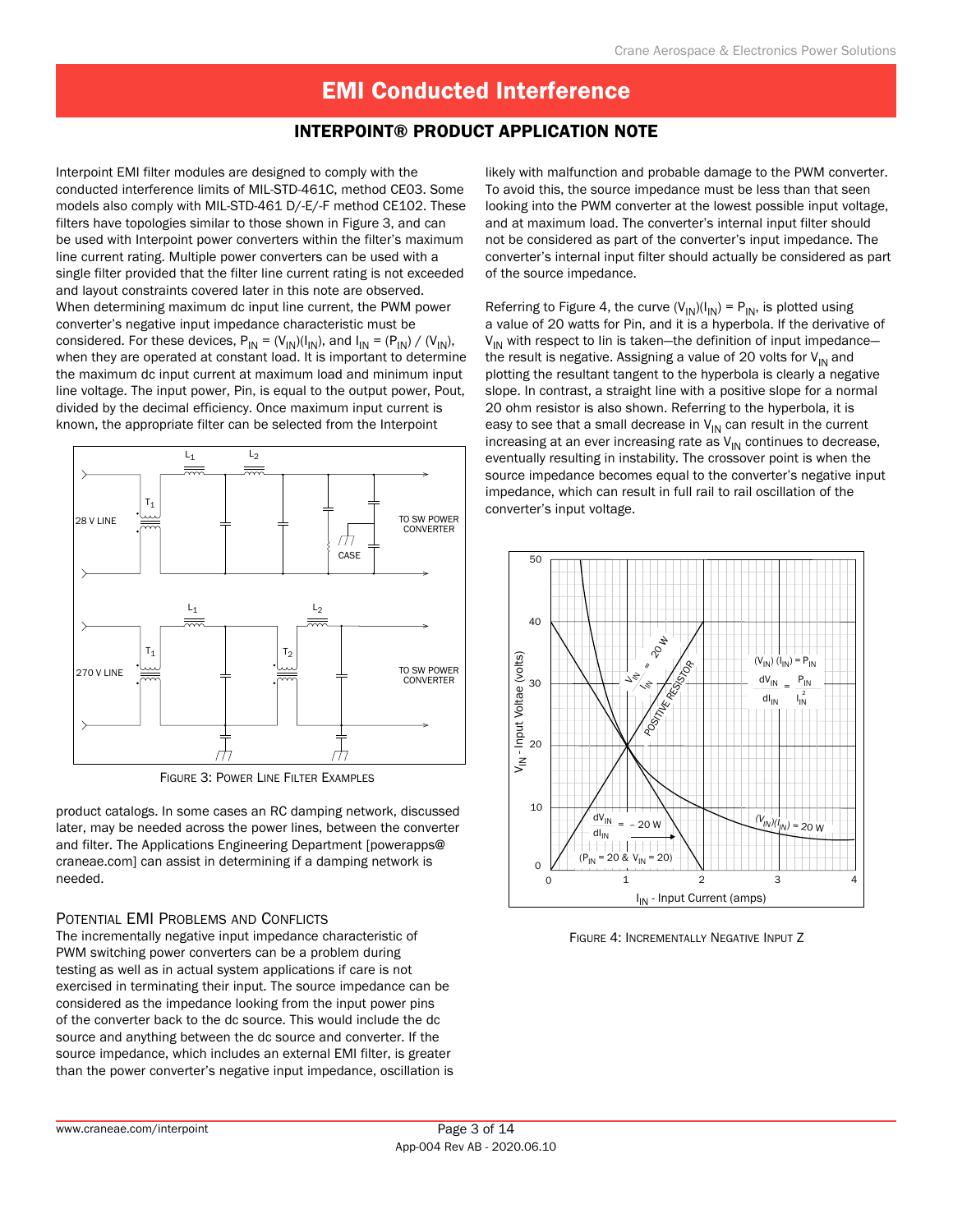#### INTERPOINT® Product Application Note

The preceding example illustrates the basic problem as it applies at dc, but in reality it is more complex. The power converter may have a second order output filter within its control loop band-width which will probably be underdamped. Near the output filter's resonance frequency, the negative input impedance will be less than the dc predicted value, the exact value depending on the output filter's resonant impedance, the Q of the converter's output filter, the load resistance, load capacitance and the gains of the feedback loop and feed-forward compensation if implemented. Reducing the value of the dc impedance by a factor of three and assuming the lowest input voltage, the converter's maximum output power capability should be adequate to eliminate impedance problems. An example of comparing the source impedance against the converter's input impedance is addressed in Figure 18 on page 13.

#### Test Setups : MIL-STD-461C, CE03 Versus 461D, CE102

The test setups for the conducted interference tests of both MIL-STD-461C and 461D are shown in Figure 5 on page 4 and Figure 6 on page 5. MIL-STD-461E and F are very similar to 461D. For our discussion we will use 461D as a comparison to 461C. For MIL-STD-461C, Figure 5, the interference current measurements are made with a current probe, the units of measurement being dBµA, where dBµA is defined as dB above 1 µA. For example, 10 µA is 20 dBµA, and 100 µA is 40 dBµA. The power line termination of the converter being tested is through one meter long parallel lines which are terminated to the ground plane with high quality 10 µF capacitors. The total inductance of the parallel lines is about 2 µH. As such, the test sample termination is a low impedance, and compatible with all but very large PWM switching power converters.



Figure 5: MIL-STD-461C Conducted Emissions Test Setup per 462C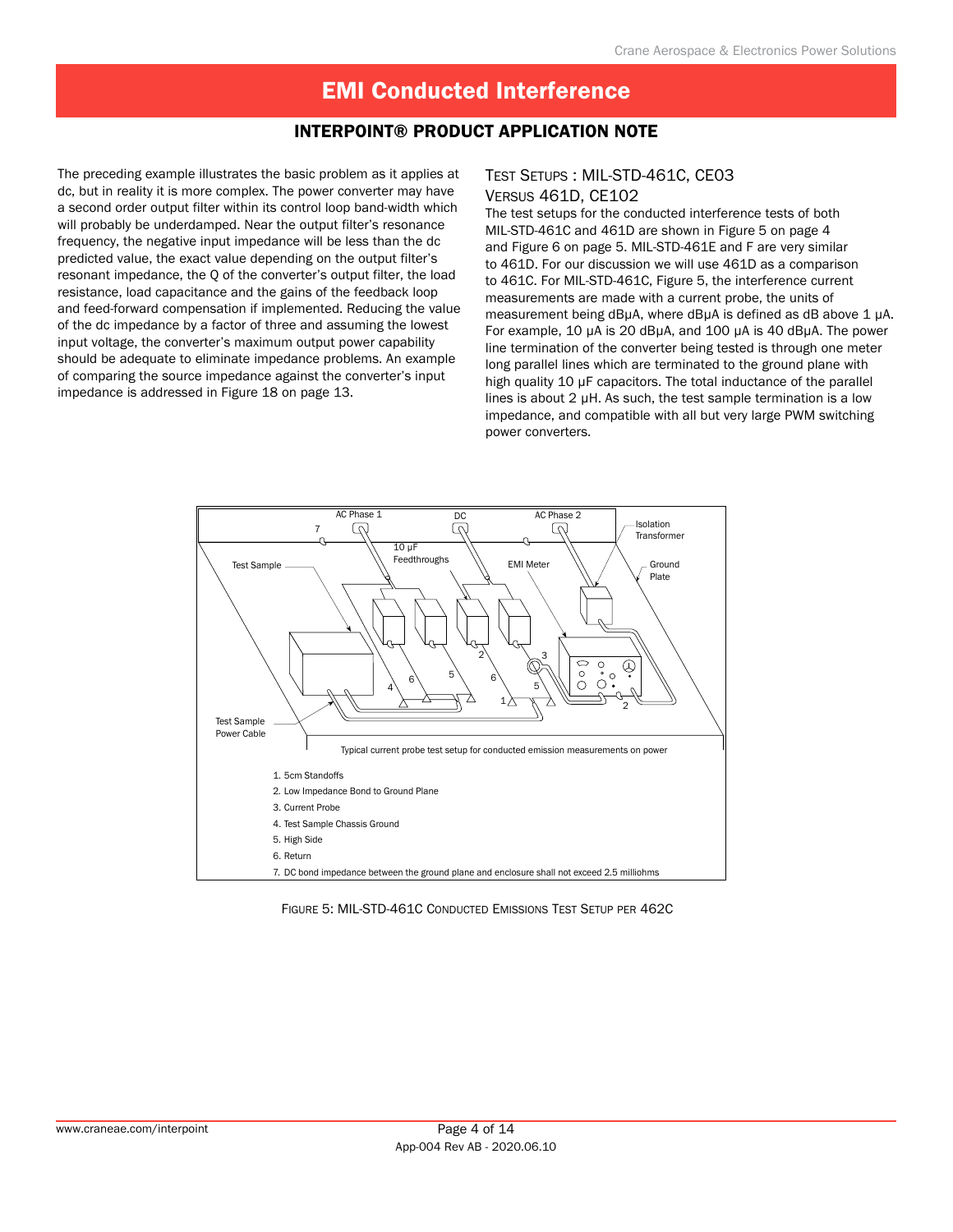### INTERPOINT® Product Application Note



Figure 6: MIL-STD-461D Conducted Emissions Test Setup per 462D

Referring to Figure 6, MIL-STD-461D uses a LISN rather than current probes to make the interference current measurements. The LISN has a 50 µH inductor in series with each power line (total of 100 µH) such that the impedance termination is not low as in the 461C case. The LISN schematic and transfer function are shown in Figure 7. The LISN is basically a high pass filter for the measuring instruments 50 ohm input resistance. The interference currents, within the measurement bandwidth, return through the 50 ohm resistor such that the measurement units are dB µV rather than dBµA. The scale of MIL-STD-461D is offset by 34 dB with respect to 461C, as shown on Figure 8 on page 6, where the 461C limit line is increased by 34 dB and plotted in dB µV on the 461D graph against the 461D limit line. The 34 dB correction is derived from 20 x LOG50, where 50 ohms is the measurement instrument's input impedance. Below about 1.3 MHz, the 461C limit line is more lenient than that of 461D, while at higher frequencies the opposite is the case. For power filters designed to only comply with 461C, a marginal up to an out of spec condition can be expected below 1.3 MHz for conducted interference measurements made per MIL-STD-461D. For example, the difference is about 12 dB at 500 kHz. Additional rejection can best be obtained by adding a small balun in series with the power converter or line filter input. A CM inductance of 100 to 200 µH per winding will be sufficient, and the balun can be bifilar wound.



Figure 7: MIL-STD-461D LISN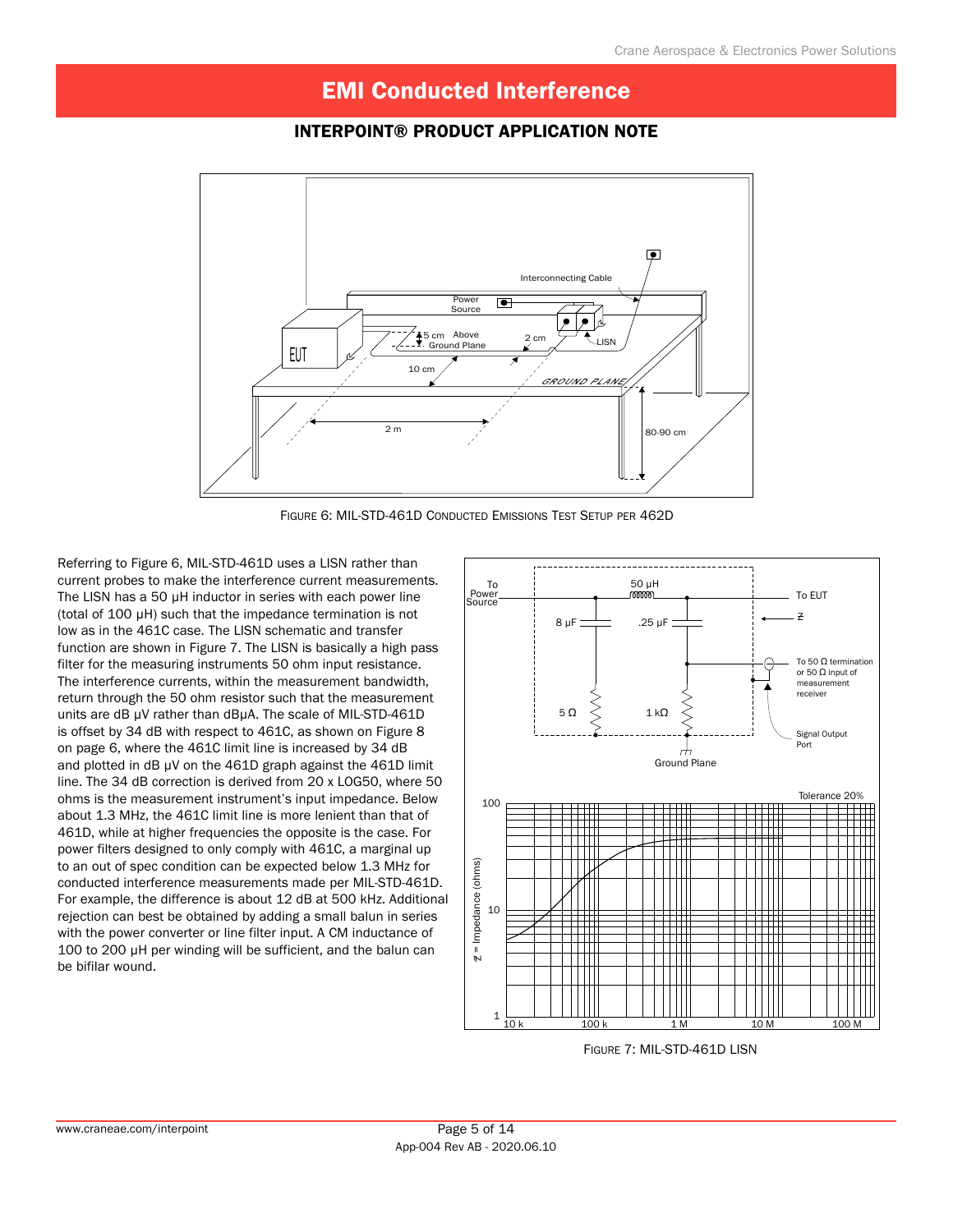### INTERPOINT® Product Application Note

Where MIL-STD-461D, E or F is a system requirement, it is important to recognize any problems early in the design since correcting them will involve adding components as suggested above. You can find these documents at https:// landandmaritimeapps.dla.mil/programs/milspec. The stability problem due to a 50 µhenry inductor in series with each power line (100 µH total) during testing requires special attention if the maximum power capability of the switching power converter is greater than about 10 watts for a 28 volt application. If less than 10 watts, nothing may be required except for adding a shunt capacitor. Some 461 standards allow the use of a LISN with lower inductor values which is desirable for most applications. For a higher voltage power bus, the problem is less severe due to lower input current at a given power level. For example, at 270 volts the level at which there is no stability problem is below about 200 watts as compared to 10 watts at 28 volts.

The problem with inductors in series with the switching converter's input is outlined in Figure 9. The example is for a single ended forward supply with partial input filter. The series inductor which can represent the inductor internal to a LISN, or any added inductance, is shown in the positive input line. On the graph of magnitude impedance vs. log frequency, the inductive reactance jωL is shown as a straight line, increasing as a function of frequency. The power

converter input impedance is shown as a horizontal line with a dip where the output filter natural frequency is. The control loop 0 dB gain crossing will be in the area beyond the dip. At the frequency where the sloping line, jωL, crosses the horizontal input impedance line, oscillation can occur if nothing is done to prevent it. Prevention amounts to adding a damping network across the power converter input, shown in dotted lines as a series R & C. The object is to change the impedance looking back into the inductor (source impedance) from jωL to a lower constant value,  $R_D$ . This is shown on the graph of Figure 9. The shunt R & C form a resonant circuit with the line inductor. Above resonance, the impedance seen looking from the converter back to  $V_S$  becomes  $R_D$ , the damping resistor value. The converter's input filter will be part of the source impedance but will typically not have an effect until a much higher frequency and is not shown in this plot.





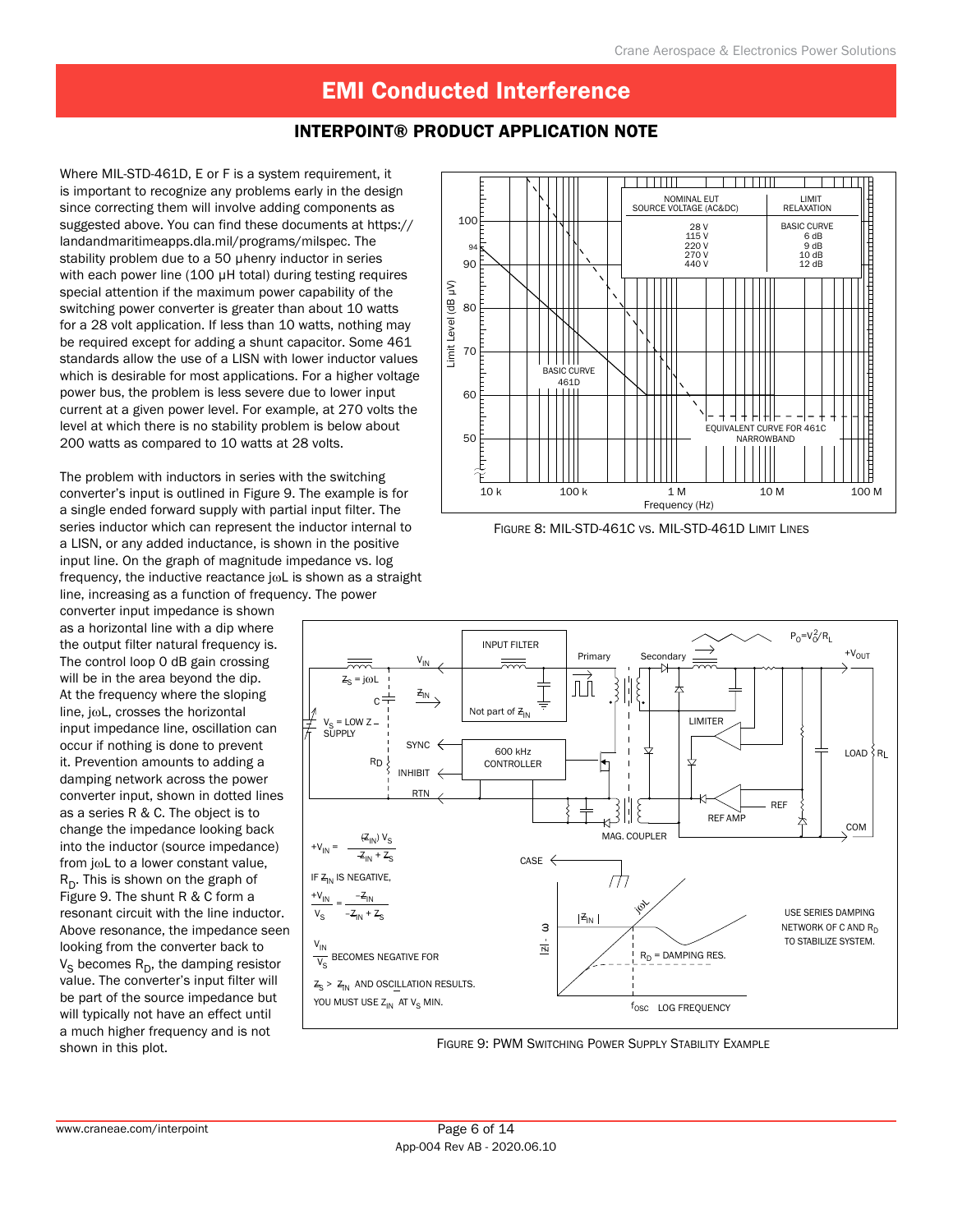#### INTERPOINT® Product Application Note

How to determine the R & C value is outlined below.

1) Determine the power converter input impedance using the lowest line voltage and the converter's maximum output power capability. The minimum input impedance is calculated from the formula,

$$
Z_{\text{IN}} = \left(V_{\text{IN}}^2 / P_0\right) \text{Eff}
$$

Where:  $V_{IN}$  = minimum input voltage  $P_{\Omega}$  = maximum output power capability Eff = decimal efficiency

Using the maximum output power capability of the converter and the converter's minimum input voltage, divide the calculated  $Z_{IN}$  value by something like three for safety margin, in this case 9.5 dB. This is the value to consider for the damping resistor,  $R_D$ .

2) The resonant circuit Q =  $(1/R<sub>D</sub>)\sqrt{L/C}$ . For a maximally flat response, a Q of 0.707 should be used to determine the minimum value of C, the damping capacitor. Substituting for Q, we get,  $C_{MIN}$  =  $2L/R_D^2$ .

This is the minimum capacitor value to use for the damping network. It is applicable to any situation where a large inductor is required in the power line, not just MIL-STD-461D/E/F testing. It may also be necessary to add a damping network between an Interpoint EMI filter and an Interpoint converter. Modeling the EMI filter, damping network, converter's input filter, and any other external components is highly recommended. In this case the converter's input filter should be considered as part of the source impedance. The Applications Engineering Department can provide schematics of EMI filters, and filters internal to the converters, along with some guidance to ensure stability.

The above defines the procedure for calculating the damping network component values. These parts may have to be included within the system enclosure to comply with MIL-STD-461D/E/F. They act as a current shunt and will improve the low frequency CE102 conducted interference measurements. The damping resistor should be a non inductive composition or film type. A porous anode tantalum such as the Sprague type 109D or its MIL-STD-461 equivalent will provide a small package capacitor compatible with power line applications. Where the damping resistor is greater than 5 ohms, a small ceramic capacitor, 0.2 µF or greater, should be placed in shunt with the RC damping network. If you are required to meet a MIL-STD-461C, CSO1 type of test, where there will be a significant disturbance on the power rails, make sure that your capacitor and resistor can handle the power, especially if you have to dwell at the resonant frequency of the circuit.

# Layout and Multiple Power Converters

on a Single Filter It is important that the power line EMI filter be placed as close as possible to the power converter in order to have optimum performance. The path for CM interference current is from the chassis of the power converter to the chassis of the EMI filter then back into the converter's power lines. The EMI filters contain the balun and bypass capacitors necessary to redirect the CM currents back into the converter. Any currents that take this path will not show up during EMI testing. For the current path to be effective, the cases of the converter and filter need to be connected together by the lowest inductance path possible. An ideal way to connect the cases together is with a small ground plane which is no more than a copper area under the parts or on the other side of a PC card on which they may be mounted. The cases can be connected directly to the ground plane by mounting on it or by soldering to the case pins if the plane is on the opposite side. In any case, connect the cases together with the shortest and widest possible conductors The layout of these traces play a major role in the performance of the EMI filter.

Where the power converters and filter are separated by several inches or more, even if the wires are shielded or twisted, radiation from the power line between the two will occur due to common mode currents unless corrective measures are taken. The CM currents are components in phase in both lines such that there is incomplete cancellation of the fields and hence radiated EMI. A balun and bypass capacitor at a remote power converter will rebalance the power lines, reducing or eliminating the radiation. Also, if the balun is segment wound, the leakage inductance can be used with a shunt capacitor to obtain additional differential mode rejection. Refer to Figure 10 for details.



Figure 10: Multiple Converters with a Single Filter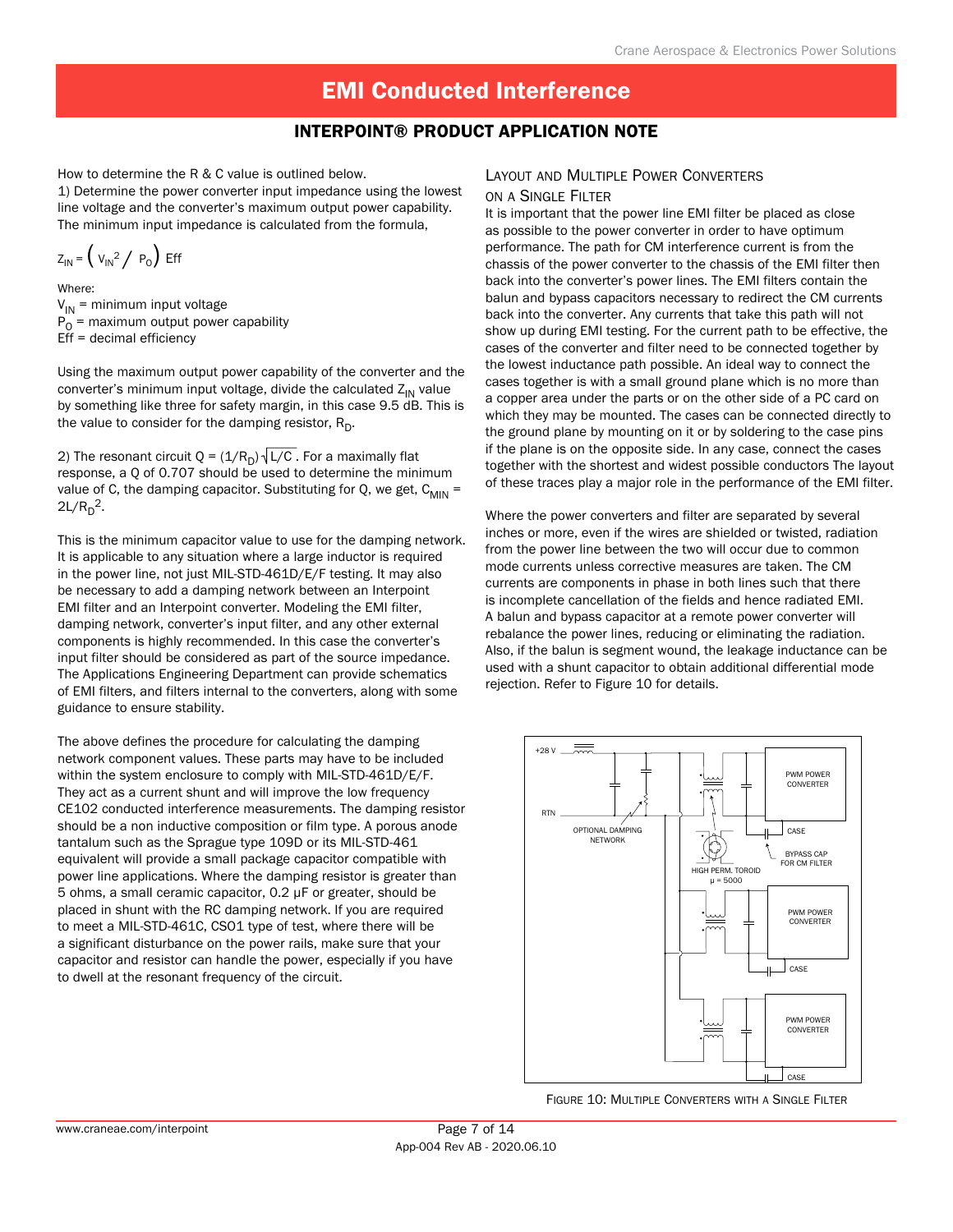#### INTERPOINT® Product Application Note

Where multiple unsynced power converters are used with a single filter, products of modulation (beat frequencies) will occur at the various difference in frequencies. These will appear as part of the input ripple current with components at generally less than 50 kHz and with amplitudes generally below the MIL-STD-461C CE01 and/ or CE03 limit line. Where the amplitudes are objectionable, a partial EMI filter at each power converter will reduce the differential noise spectrum amplitude and also that of the modulation products. A simplified filter can then be used which is common to all. Refer to Figure 10 on page 7 where a segment wound CM choke and DM capacitor are placed at the input of each converter. The leakage inductance from the CM choke will provide the differential mode (DM) attenuation needed to isolate the converters from each other at their switching frequency.

#### Designing an EMI Power Line Filter

Designing a power line EMI filter will involve low pass filter topologies similar to those of Figure 3 on page 3. Referring to Figure 3 on page 3, the upper figure is typical of 28 volt applications where a single balun and bypass capacitor and one or more differential sections are used. If the balun is segment wound on a toroid, or the windings separated by some other means, the leakage inductance can be used in place of  $L_1$ . This configuration may also use a series RC network for shunt damping, as shown in Figure 12 on page 9, rather than adding series damping resistance. The circuit of Figure 3 on page 3, as configured, is a second order common mode and fourth order differential filter.

The lower figure is useful for 270 volt power systems where the higher dv/dt's result in larger common mode currents and hence a second balun and bypass capacitor.  $L_1$  and  $L_2$  can be eliminated if the balun leakage inductance can be used in their place. A series damping resistor may be allowable due to the lower line currents at 270 volts as compared to 28 volts. This circuit, as configured, is a

fourth order common mode and a fourth order differential filter. This configuration may also be used at lower line voltages where a shunt damping network may be used rather than the series resistor to reduce power loss in some cases.

In designing your own EMI filter, the first step is to determine the amount of differential attenuation required at the switching frequency, the first noise component in the narrowband spectral series. This can be done by calculation from the input line current Fourier Series, or by estimating the value from information on the device data sheet. For a forward converter, the example of Figure 1 on page 1 can be used. If a duty cycle of 0.5 is assumed, the peak pulse line current is twice the dc value, and the first spectral component RMS value is 0.45 times the peak value. Use the

maximum load and nominal input voltage to make the calculation, and subtract the EMI specification limit value from the obtained result. Add some margin, like 12 dB, and this is where you start the filter design. If using the data sheet information, use half the maximum value for the first spectral component value, and calculate the RMS value. This will probably result in a conservative answer since much margin may be built into the data sheet figures. For example, the maximum line ripple current value on the MTR (40) data sheet is 50 mA p-p. The first component value would then be about  $50/(2*1.414) = 18$  mA RMS. This is 18000 µA, or 85.1 dBµA. At the 625 kHz switching frequency, the MIL-STD-461C limit line value is about 33 dBµA. If 12 dB of margin is used, the required attenuation at 625 kHz is  $(85.1 - 33 + 12) = 64.1$  dB. Note that dBuA is dB above 1 uA, which becomes 20LOG (current in microamps). It is not necessary to determine the value of higher order spectral components since the series declines as a function of frequency and the low pass filter will attenuate them more readily than the fundamental if it is designed and fabricated properly.



Figure 11: Low Pass Filter, Practical Form

The schematic of a second order low pass filter is outlined in Figure 11. The power converter generates differential spectral noise represented by a current source  $(I_N)$  which terminates across the filter capacitor. The object is to force the ratio of (ac line current  $I_1$ ) / (noise current  $I_N$ ) toward zero as a function of increasing frequency. This will readily occur since the inductor impedance, jωL, increases with frequency while that of the capacitor,  $1/(jC)$ , decreases with frequency, ideally forcing the noise current through the capacitor rather than the line inductor as the frequency becomes large compared to the filter resonant frequency.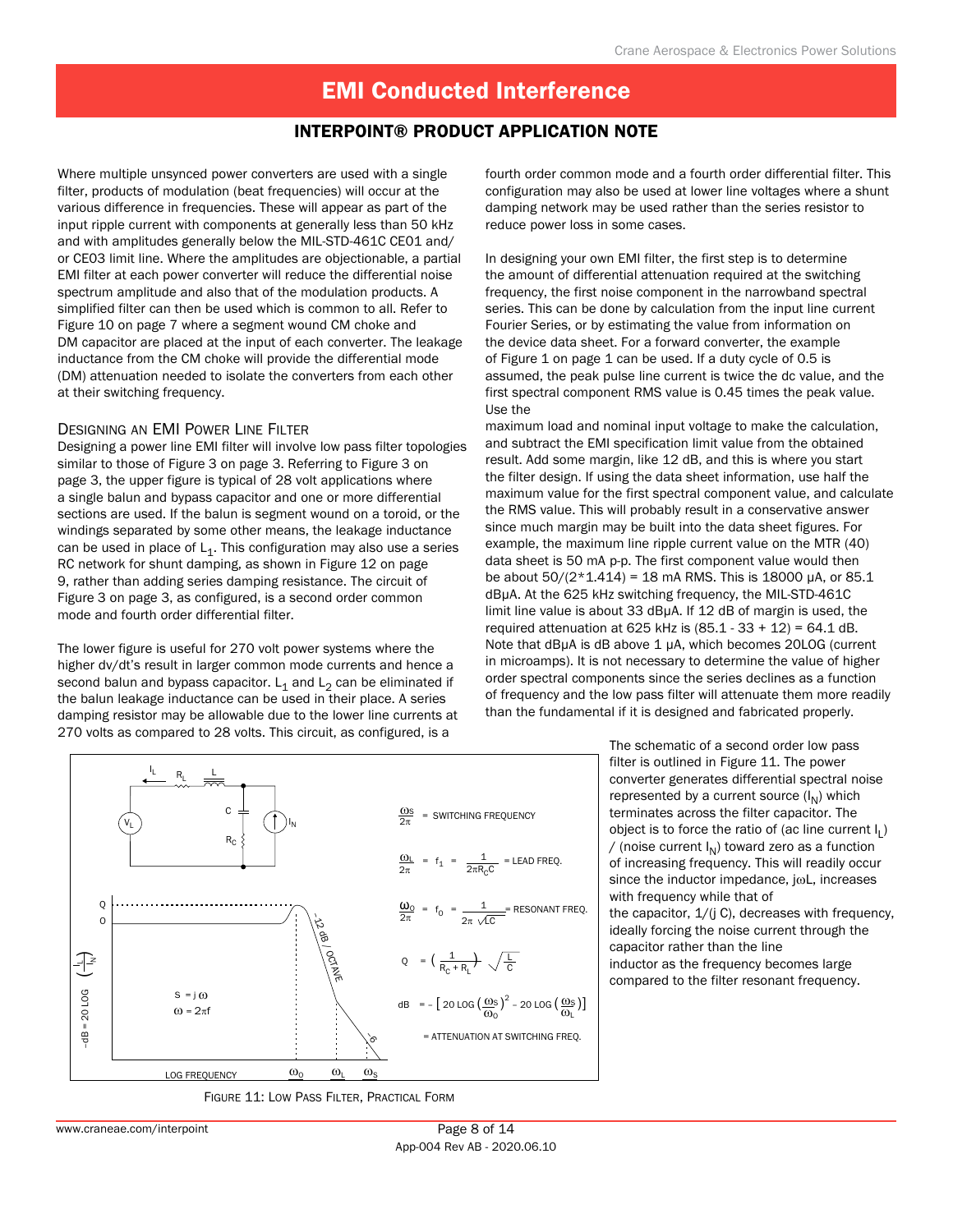#### INTERPOINT® Product Application Note

The series resistances are the inductor's copper and core losses, and the capacitor's ESR plus trace resistance. The transfer function has a zero in the numerator and two poles in the denominator. The zero is a function of the capacitor value and its ESR plus trace resistance. For a solid tantalum capacitor, this zero will occur in the area of 50 kHz. For a BX or X7R type ceramic capacitor, the zero will be upwards of 1 MHz. It is desirable to have the zero at the highest possible frequency since it modifies and spoils the filters asymptotic behavior and response. Ceramic capacitors have this advantage as well as being more tolerant to surges as compared to solid tantalums.

The circuit of Figure 11 on page 8 can be modeled in the Simulated Program for Integrated Circuit Engineering (SPICE). The results will be very similar to the transfer function shown in Figure 11 on page 8 depending on component values chosen and ESR of components. The ESR of the components and traces are important in determining the attenuation and Q of the filter. At resonance, the filter response is Q times the low pass response. Above resonance, the asymptotic response becomes a function of the ratio of  $(\omega/\omega_{0})^{2}$  and reduces to 20LOG( $\omega/\omega_{0})^{2}$ , having a slope of -12 dB/octave or -40 dB/decade. Beyond the lead frequency created by the ESR of the capacitor, the response becomes  $20LOG(\omega/\omega_L)$ , changing the slope by +6 dB/octave, or + 20 dB/ decade. Refer to the graph of Figure 11 on page 8 where the asymptotic response is shown as having a slope of -12 dB/octave, and reducing to – 6 dB/octave after the lead comes in.

It is desirable to damp the filter and maintain a 0 of 1 or less, 0.5 being critically damped. The formula for Q suggests a small ratio of L/C since the R values cannot usually be used to control Q because of power loss or lowering of the numerator zero frequency. Often times it is not possible to maintain a low Q, and you settle for what you can get, such as a value of 3 or 4. An alternate approach is to use shunt damping which involves additional parts and is covered in the following.

A second order filter section using shunt damping is shown in Figure 12. Here a ceramic capacitor,  $C_2$ , is used as the filter capacitor, and a tantalum capacitor with series resistor,  $C_1$  and  $R_D$ , are used as the shunt damper. The angular frequency at which the damping network comes in,  $\omega_D = 1/(R_D C_1)$ , is set below the resonant frequency such that  $R_D$  functions as an ac connected shunt resistor. The ESR of a tantalum capacitor is typically not negligible and needs to be considered as part of  $R_D$  and must be able to handle the power if there are any prolonged disturbances at the resonant frequency. Ideally the value of  $R_D$  should be large enough to swamp out variations in the capacitor's ESR over temperature and production. Using a ceramic capacitor for the filter element places the lead frequency 2 or more octaves beyond a typical switching frequency, which results in better filter performance. Formulas for calculating the R, L, and C values are given in Figure 12.



Figure 12: Low Pass Filter with Shunt Damping

App-004 Rev AB - 2020.06.10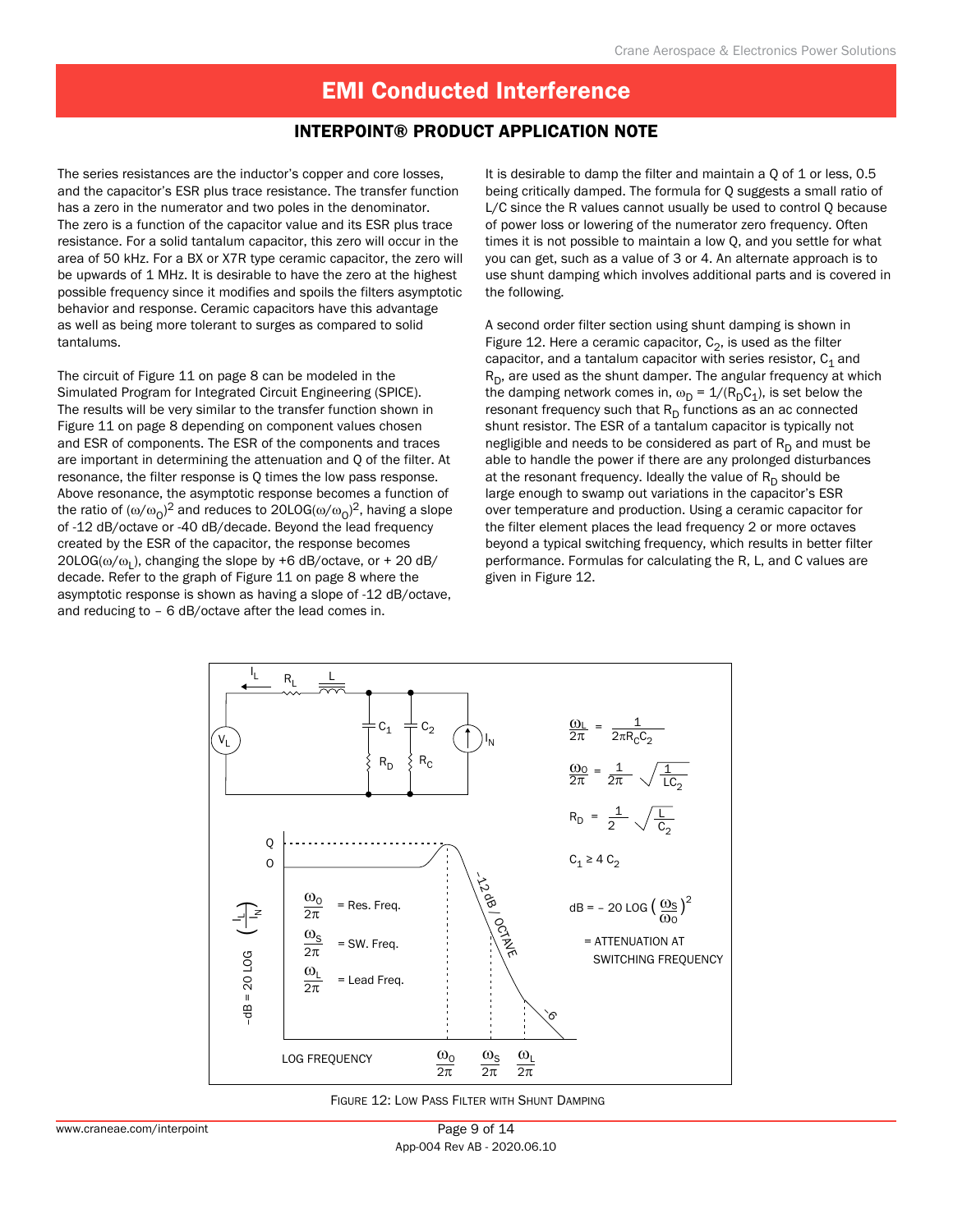#### INTERPOINT® Product Application Note

It is difficult to calculate the amount of CM attenuation required, but usually setting the CM resonant frequency at least a decade below the switching frequency will be adequate. The first CM spectral component occurs at the switching frequency. Use a high permeability core,  $\mu$  = 5000 or more for the balun, and don't worry about the permeability starting to roll off below a megahertz because the material will become very lossy at the higher frequencies, compensating for this effect. Use a CM inductance of 100 µH to 500 µH per winding, and a good ceramic capacitor to bypass the power line and its return line to the power converter case. Calculate the capacitor value to place resonance at least a decade below the switching frequency, and/or use the largest practical value of capacitance. If the balun is segment wound on a toroid, windings separated, the leakage inductance can be used for the differential filter, giving a lower parts solution. When using a 5000 µ core you can expect the leakage inductance (DM inductance) of a segment wound CM inductor to be approximately 1% of the CM inductance. The amount of leakage inductance achieved will depend on how close the +28 volt coil and 28 volt return coil are spaced from each other. For coils that are very close to each other the leakage inductance will be less. If there is good spacing between the coils the leakage inductance will be close to 1%.

When designing the EMI filter, it often is impractical to use a single second order section because of the size of the parts involved. In this case use 2 second order sections. See Figure 3 on page 3 for circuit configurations. For 28 volt systems, use the top configuration and start with the section interfacing the power converter. Set the resonant frequency as low as practical dependent on component sizes. Use inductor values less than 4 µH for the circuit of Figure 11 on page 8, and less than 40 µH for the shunt damping circuit of Figure 12 on page 9, where a ceramic filter capacitor is used. If a second section is required, use the balun leakage inductance for the second section, or add inductor  $L_1$ . Set the resonant frequency an octave or so above that of the low frequency section such that its resonant peak is buried in the

asymptote of the latter. Use SPICE and optimize the models to ensure a low Q. Including the parasitic ESRs in your model is important. Make sure the impedance looking into the filter output with its input shorted is low enough to be compatible with the power converters it must work with. In your SPICE model, include any other impedances such as inrush limiters, damping networks, LISNs used for testing, and any other circuitry. Note that low filter impedances require small ratios of L/C in the design of the EMI filter and the converter's internal input filter should be considered as part of the source impedance. Spacing the resonant frequency of the EMI filter away from the resonant frequency of the converter's output filter (not to be confused with converter's input filter) will help meet the impedance requirements.

The higher voltage example at the bottom of Figure 3 on page 3, can be designed using two identical sections with a single series damping resistor. One differential pole pair will be above, and the other below the calculated value. If the balun leakage inductance can be used for  $L_1$  and  $L_2$ , this filter can be made with a lower parts count. All capacitors are ceramic types. The leakage inductance of a 15 turn/winding segmented balun on a 0.5 inch O.D. toroid with a permeability of 5000 will be around 3 µH. The best means of verification is to make a sample and measure it with a short circuit test.

#### Power Line Filter Design Example

The MTR (40) is used in these examples.

Assume that we have an MTR2815S (28 volts in, 15 volts out) single ended, 30 watt, forward converter operating at an 18 watt output load and a requirement to meet the conducted emissions of MIL-STD-461C, method CE03. If the application for the converter called for full load, the calculations would need to reflect the higher power. At 28 volts in and at an efficiency of 84%, the dc input current can be calculated as  $I = 18 / (28 * 0.84) = 0.77$  amps. If we assume a 50% duty cycle, close enough for practical purposes, the peak current will be twice the dc, or 1.54 amps. The first spectral component at the 625 kHz clock frequency will be  $(0.45)(1.54)$  = 0.69 amps RMS. The dB uA level will be  $20LOG(690,000) = 117$  dB uA. The MIL-STD-461C CE03 limit line is at 33 dB uA at 625 kHZ. In the absence of any power line filter in the MTR2815S, the required attenuation in dB uA will be  $(117 \text{ dB uA} - 33 \text{ dB uA}) = 84 \text{ dB}$ .



Figure 13: Input Power Line Filter Example (MTR 40)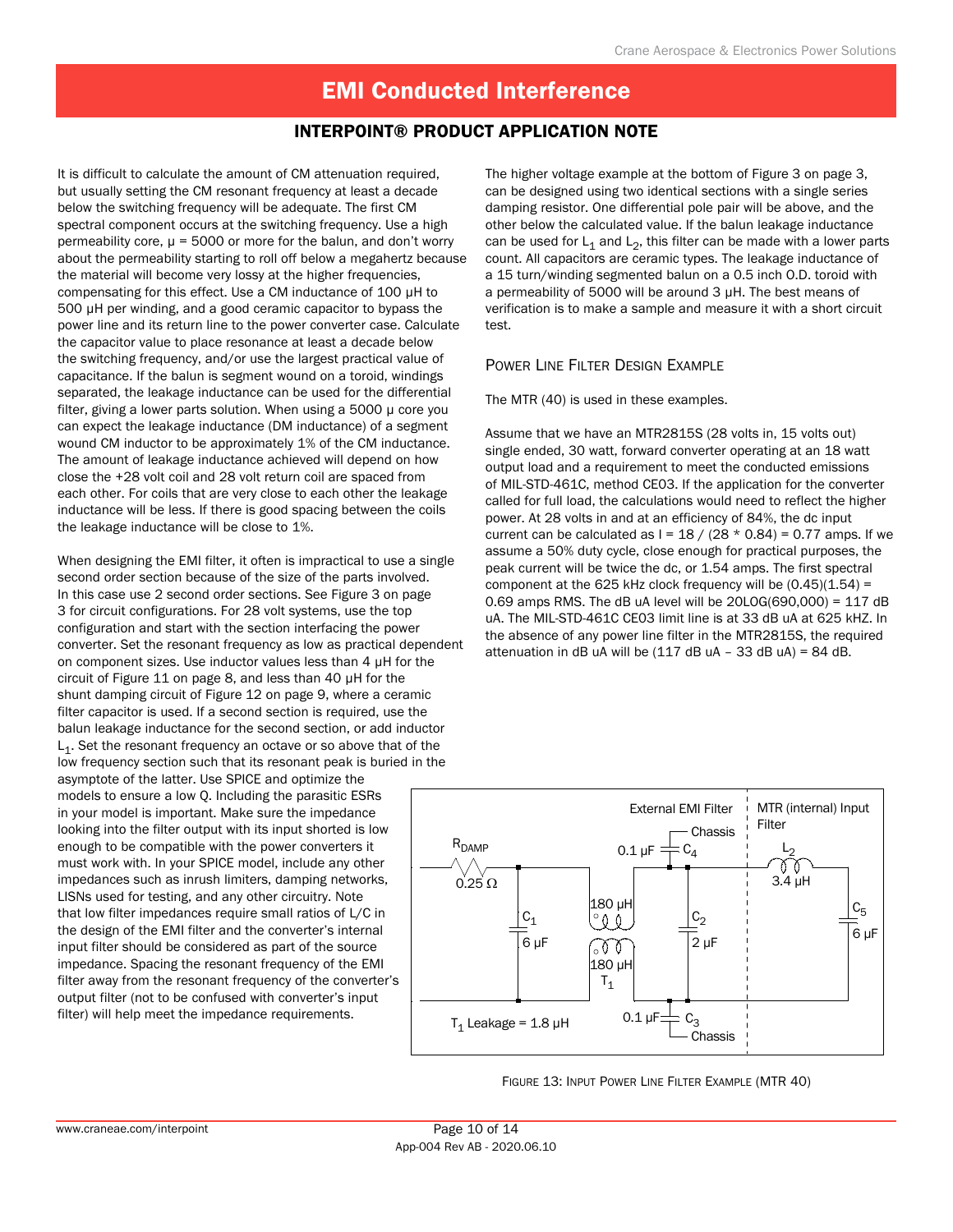#### INTERPOINT® Product Application Note

The MTR2815S has a second order input filter comprised of a 3.4 µH inductor and 6 µF ceramic capacitor. This filter section has a resonant frequency of 35 kHz, and due to the ceramic capacitor, the lead frequency associated with its ESR will be well beyond the switching frequency of 625 kHz. The additional attenuation due to this section is 20LOG(625/35)<sup>2</sup> = 50 dB. Then the additional attenuation required from the external line filter is (84 dB uA – 50  $dB$ ) = 34 dB.

The filter will include a segment wound balun for the CM filter, with its leakage inductance functioning as the differential inductor. Refer to Figure 13 on page 10, where the MTR2815S internal filter is shown with the proposed external line filter.

In order to keep the magnetics to a practical size, the filter will be implemented using a 0.375 inch O.D. toroid with a permeability of 3000. Ideally a permeability of 5000 should be used but the 3000 permeability was what was immediately available. The measured common mode inductance with 9 turns per winding is 180 µH, and the leakage inductance measured 1.8 µH using segmented windings. A 5000 permeability core will provide higher CM inductance for the same number of turns. Starting with a 2 µF ceramic capacitor, a practical value, we get a resonant frequency for the differential filter of 84 kHz.

$$
\frac{1}{2\pi\sqrt{1.8 \mu H * 2 \mu F}} = 84 \text{ kHz}
$$

The additional attenuation from  $T_1$  and  $C_2$  will be 20LOG(625/84)<sup>2</sup> = 35 dB. We predicted above that 34 dB would be required which does not leave any margin. Since the power level is moderate, a 0.25 ohm series resistor is used for damping. The dominant Q is 2.5 with this resistor, and about 10 without it. A Q of 2.5 is probably allowable, but 10 is too high. A 6 µF capacitor was added after the 0.25 ohm resistor and, since there is approximately 2 µH of inductance in the 461C test set-up, it creates an additional two poles at 46 kHz which will add an additional 20LOG(625/46)<sup>2</sup> = 45 dB of margin.

$$
\frac{1}{2\pi\sqrt{2\,\mu\text{H}^* \,6\,\mu\text{F}}} = 46\,\text{kHz}
$$

A 0.1 µF capacitor to bypass the return line to case, and a 0.1 µF cap to bypass the positive 28 volt input line to case places the CM resonant frequency at 38 kHz, more than a decade below the switching frequency which should be adequate. The key for good CM attenuation is the CM capacitors chosen plus creating the lowest impedance possible from the converter's chassis to the CM capacitors and from the CM capacitors to the input pins of the converter. CM noise will dominate at high frequency and beyond about 10 MHz many traces will appear as small inductors which will present a high impedance to the CM capacitors. The trace inductance can also resonate with the CM capacitors which can create peaking at their resonance. If there are problems at

high frequency take a hard look at your layout. The EMI test results of this filter versus the MIL-STD-461C CE03 limit line are shown in Figure 14 and Figure 15, where the margin at the switching frequency is about 20 dB. A 0.015 µF, ceramic cap was also connected from output common of the converter to the converter's chassis in order to achieve these results.



Figure 14: Spectral Noise Test Data – High Line



Figure 15: Spectral Noise Test Data – Return Line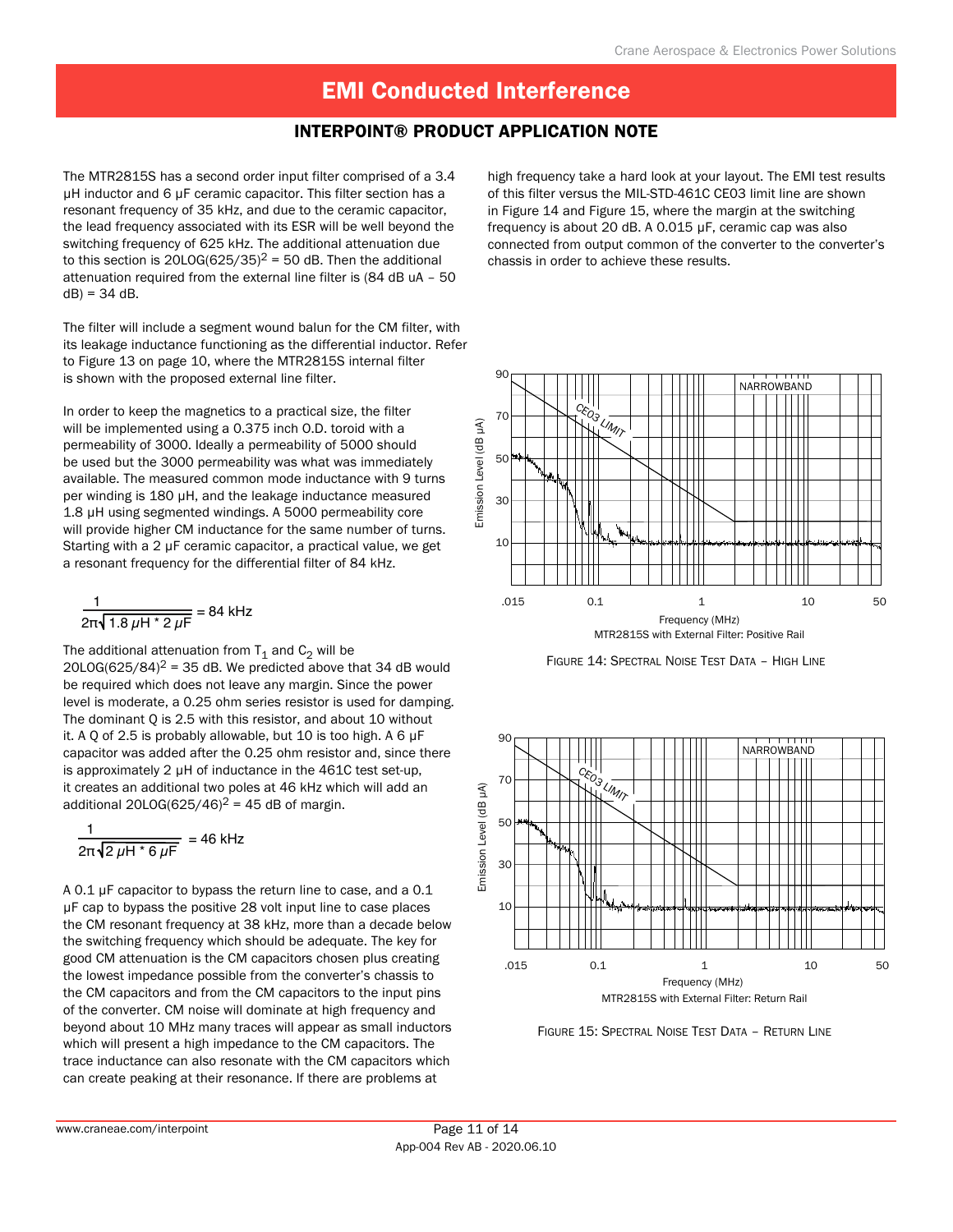### INTERPOINT® Product Application Note

The SPICE model is shown in Figure 16. The results are shown in Figure 17.



Figure 16: SPICE Model for Proposed EMI Filter and MTR (40) Internal Input Filter

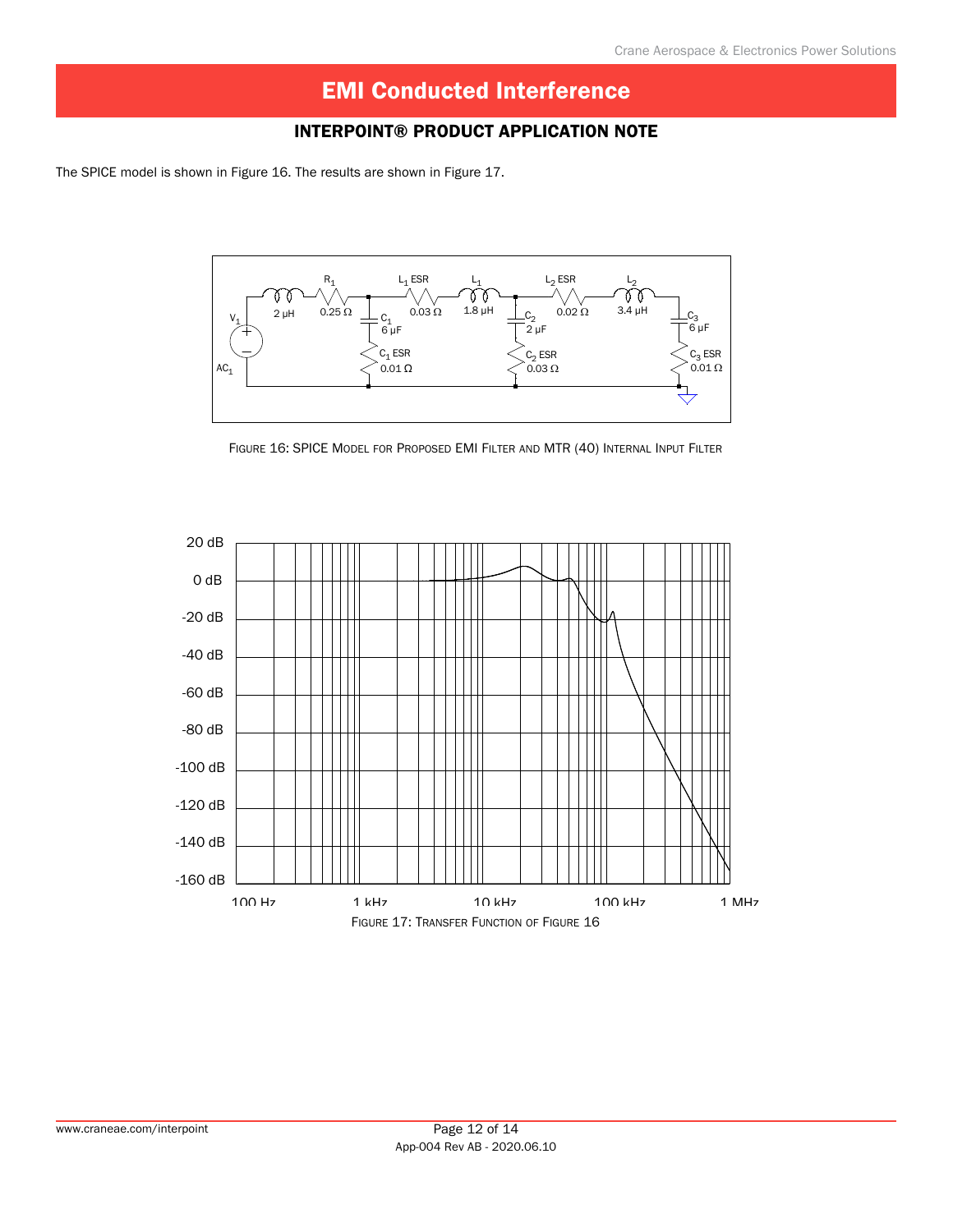#### INTERPOINT® Product Application Note

The impedance of the proposed EMI filter combined with the MTR input filter and the inductance of the MIL-STD-461C test set-up is compared to the MTR2815S's (MTR) open loop input impedance. The SPICE model is shown in Figure 18 and the results are shown in Figure 19.

In Figure 18 the current source is set to 1 amp so that the voltage on the Y axis of Figure 19 translates directly to impedance in ohms. The results show the MTR's open loop input impedance is lower than the filter's impedance (source impedance)—close to 5 kHz. However, using the open loop impedance of the converter is extremely conservative and in reality the gains of the feed forward compensation and feedback loop will increase the converter's

minimum input impedance relative to the output filter's resonant frequency so this should not be a problem. If we use the guidelines stated earlier on page four, the source impedance should be more than three times lower than the dc input impedance. In this example the converter is capable of 30 watts, the low line voltage for this converter is 16 volts and the efficiency is 84%.

$$
(16 V2 / (3 * 30 W)) * 0.84 = 2.4
$$

Using these numbers requires the source impedance to be 2.4 ohms or less. This value should be very conservative.



Figure 18: SPICE Model of Converters Input Impedance vs. Source Impedance